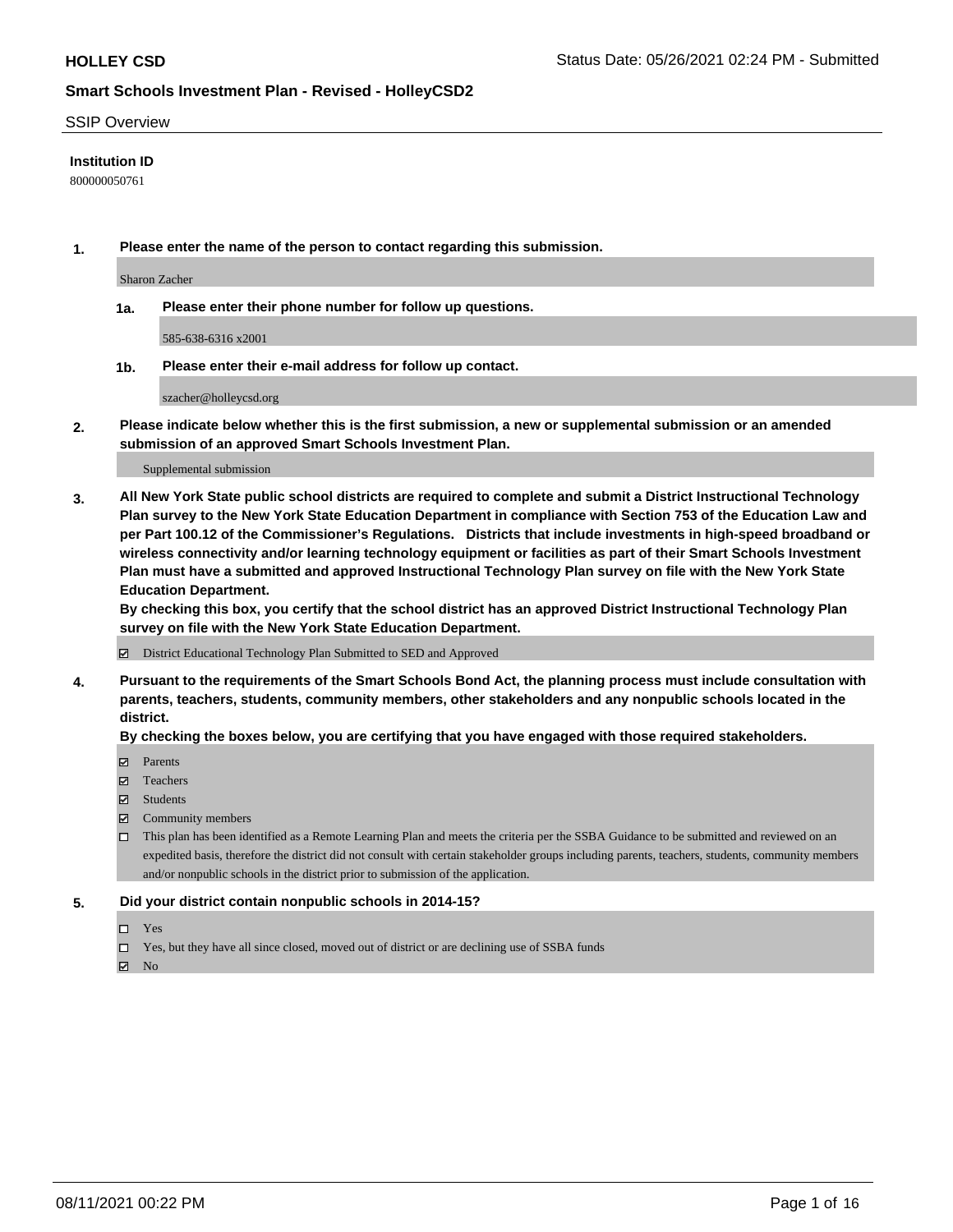### SSIP Overview

**6. Certify that the following required steps have taken place by checking the boxes below:**

- The district developed and the school board approved a preliminary Smart Schools Investment Plan.
- The preliminary plan was posted on the district website for at least 30 days. The district included an address to which any written comments on the plan should be sent.
- The school board conducted a hearing that enabled stakeholders to respond to the preliminary plan. This hearing may have occured as part of a normal Board meeting, but adequate notice of the event must have been provided through local media and the district website for at least two weeks prior to the meeting.
- The district prepared a final plan for school board approval and such plan has been approved by the school board.
- $\boxtimes$  The final proposed plan that has been submitted has been posted on the district's website.
- This Plan has been identified as a Remote Learning Plan and meets the criteria per the SSBA Guidance to be submitted and reviewed on an expedited basis, therefore this plan has not met certain stakeholder engagement requirements including, consulting with nonpublic schools in advance of plan submission, having the school board conduct a hearing on the plan and/or posting the plan to the district website for a minimum of 30 days. This district will post the Remote Learning Plan to the district's website upon submission of the application.
- **6a. Please upload the proposed Smart Schools Investment Plan (SSIP) that was posted on the district's website, along with any supporting materials. Note that this should be different than your recently submitted Educational Technology Survey. The Final SSIP, as approved by the School Board, should also be posted on the website and remain there during the course of the projects contained therein.**

Smart School Investment Plan 2 3 board approved.pdf

**6b. Enter the webpage address where the final Smart Schools Investment Plan is posted. The Plan should remain posted for the life of the included projects.**

http://www.holleycsd.org/TechnologyPlan.aspx

**7. Please enter an estimate of the total number of students and staff that will benefit from this Smart Schools Investment Plan based on the cumulative projects submitted to date.**

1,180

**8. An LEA/School District may partner with one or more other LEA/School Districts to form a consortium to pool Smart Schools Bond Act funds for a project that meets all other Smart School Bond Act requirements. Each school district participating in the consortium will need to file an approved Smart Schools Investment Plan for the project and submit a signed Memorandum of Understanding that sets forth the details of the consortium including the roles of each respective district.**

 $\Box$  The district plans to participate in a consortium to partner with other school district(s) to implement a Smart Schools project.

**9. Please enter the name and 6-digit SED Code for each LEA/School District participating in the Consortium.**

| <b>Partner LEA/District</b> | <b>ISED BEDS Code</b> |
|-----------------------------|-----------------------|
| (No Response)               | (No Response)         |

**10. Please upload a signed Memorandum of Understanding with all of the participating Consortium partners.**

(No Response)

**11. Your district's Smart Schools Bond Act Allocation is:**

\$1,311,463

**12. Final 2014-15 BEDS Enrollment to calculate Nonpublic Sharing Requirement**

|            | <b>Public Enrollment</b> | Nonpublic Enrollment | Total Enrollment | INonpublic Percentage |
|------------|--------------------------|----------------------|------------------|-----------------------|
| Enrollment | .047                     |                      | .047.00          | 0.00                  |

**13. This table compares each category budget total, as entered in that category's page, to the total expenditures listed in the category's expenditure table. Any discrepancies between the two must be resolved before submission.**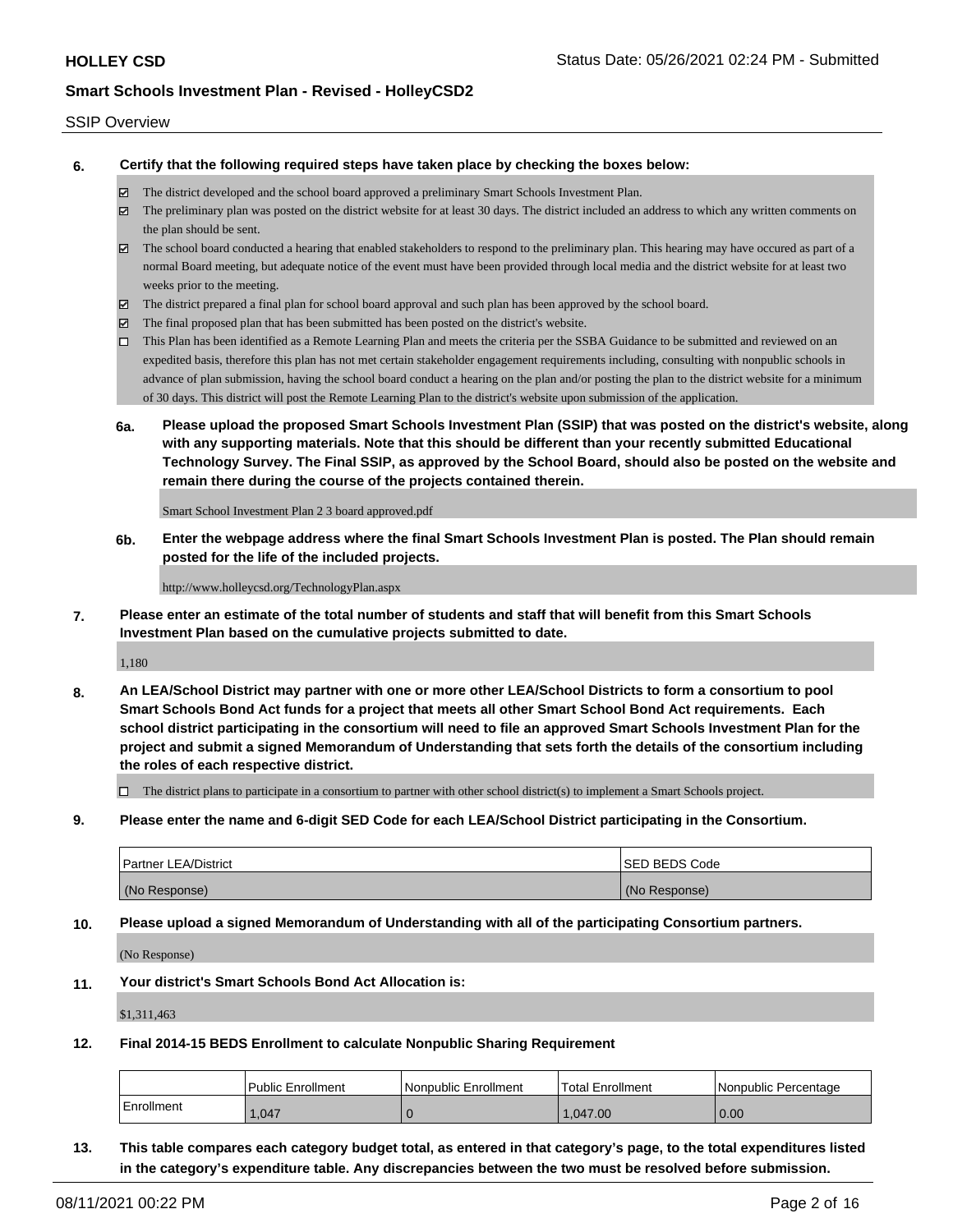# SSIP Overview

|                                                 | <b>Sub-Allocations</b> | <b>Expenditure Totals</b> | Difference |
|-------------------------------------------------|------------------------|---------------------------|------------|
| <b>School Connectivity</b>                      | 0.00                   | 0.00                      | 0.00       |
| <b>Connectivity Projects for</b><br>Communities | 0.00                   | 0.00                      | 0.00       |
| Classroom Technology                            | 119,031.00             | 119,031.00                | 0.00       |
| Pre-Kindergarten Classrooms                     | 0.00                   | 0.00                      | 0.00       |
| Replace Transportable<br>Classrooms             | 0.00                   | 0.00                      | 0.00       |
| <b>High-Tech Security Features</b>              | 0.00                   | 0.00                      | 0.00       |
| Nonpublic Loan                                  | 0.00                   | 0.00                      | 0.00       |
| Totals:                                         | 119,031                | 119,031                   | 0          |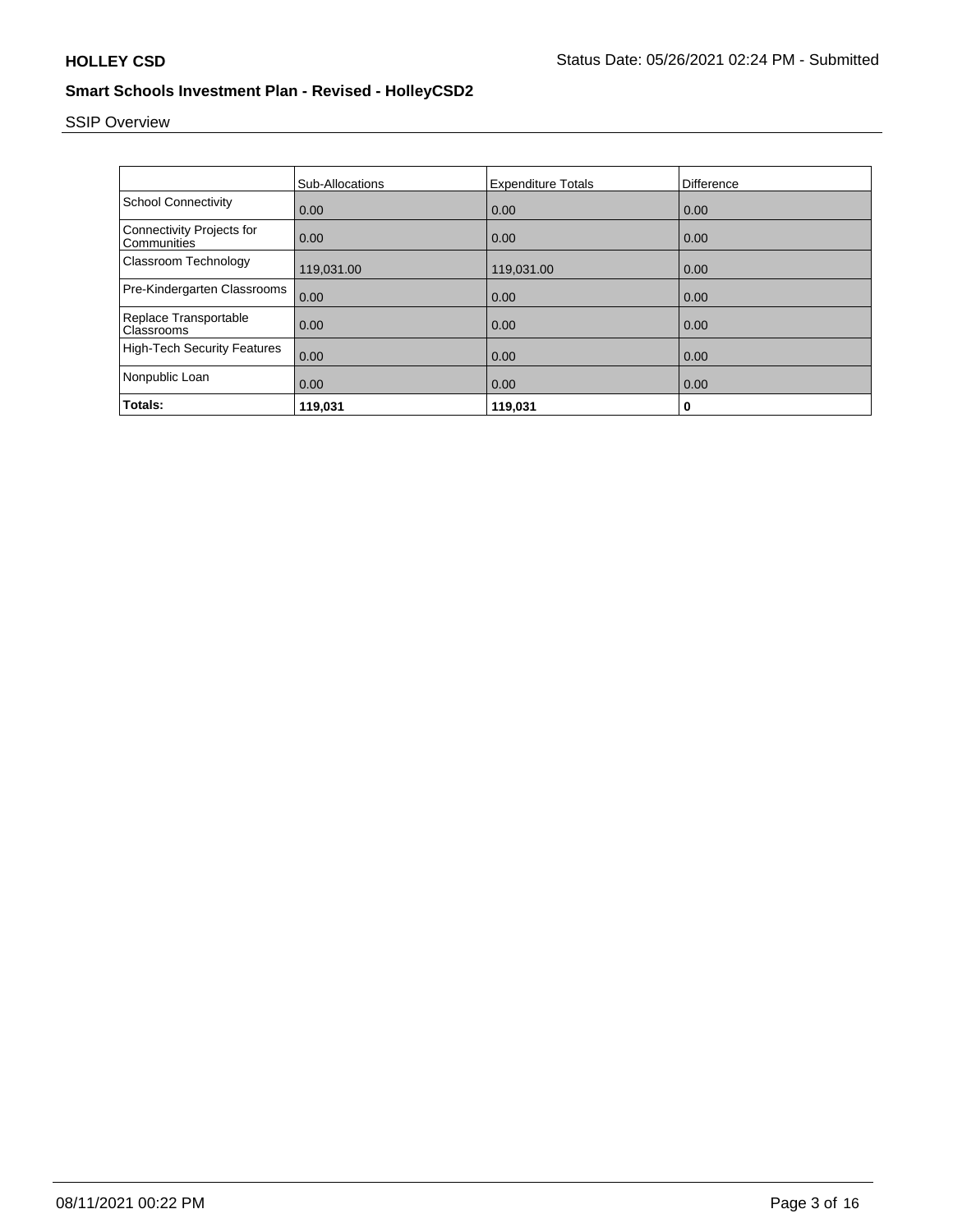School Connectivity

- **1. In order for students and faculty to receive the maximum benefit from the technology made available under the Smart Schools Bond Act, their school buildings must possess sufficient connectivity infrastructure to ensure that devices can be used during the school day. Smart Schools Investment Plans must demonstrate that:**
	- **• sufficient infrastructure that meets the Federal Communications Commission's 100 Mbps per 1,000 students standard currently exists in the buildings where new devices will be deployed, or**
	- **• is a planned use of a portion of Smart Schools Bond Act funds, or**
	- **• is under development through another funding source.**

**Smart Schools Bond Act funds used for technology infrastructure or classroom technology investments must increase the number of school buildings that meet or exceed the minimum speed standard of 100 Mbps per 1,000 students and staff within 12 months. This standard may be met on either a contracted 24/7 firm service or a "burstable" capability. If the standard is met under the burstable criteria, it must be:**

**1. Specifically codified in a service contract with a provider, and**

**2. Guaranteed to be available to all students and devices as needed, particularly during periods of high demand, such as computer-based testing (CBT) periods.**

**Please describe how your district already meets or is planning to meet this standard within 12 months of plan submission.**

(No Response)

**1a. If a district believes that it will be impossible to meet this standard within 12 months, it may apply for a waiver of this requirement, as described on the Smart Schools website. The waiver must be filed and approved by SED prior to submitting this survey.**

 $\Box$  By checking this box, you are certifying that the school district has an approved waiver of this requirement on file with the New York State Education Department.

**2. Connectivity Speed Calculator (Required). If the district currently meets the required speed, enter "Currently Met" in the last box: Expected Date When Required Speed Will be Met.**

|                  | l Number of     | Required Speed | Current Speed in | Expected Speed  | Expected Date                           |
|------------------|-----------------|----------------|------------------|-----------------|-----------------------------------------|
|                  | <b>Students</b> | In Mbps        | l Mbps           | to be Attained  | When Required                           |
|                  |                 |                |                  |                 | l Within 12 Months ISpeed Will be Met l |
| Calculated Speed | (No Response)   | 0.00           | (No Response)    | l (No Response) | l (No Response)                         |

**3. Describe how you intend to use Smart Schools Bond Act funds for high-speed broadband and/or wireless connectivity projects in school buildings.**

(No Response)

**4. Describe the linkage between the district's District Instructional Technology Plan and how the proposed projects will improve teaching and learning. (There should be a link between your response to this question and your responses to Question 1 in Section IV - NYSED Initiatives Alignment: "Explain how the district use of instructional technology will serve as a part of a comprehensive and sustained effort to support rigorous academic standards attainment and performance improvement for students."** 

**Your answer should also align with your answers to the questions in Section II - Strategic Technology Planning and the associated Action Steps in Section III - Action Plan.)**

(No Response)

**5. If the district wishes to have students and staff access the Internet from wireless devices within the school building, or in close proximity to it, it must first ensure that it has a robust Wi-Fi network in place that has sufficient bandwidth to meet user demand.**

**Please describe how you have quantified this demand and how you plan to meet this demand.**

(No Response)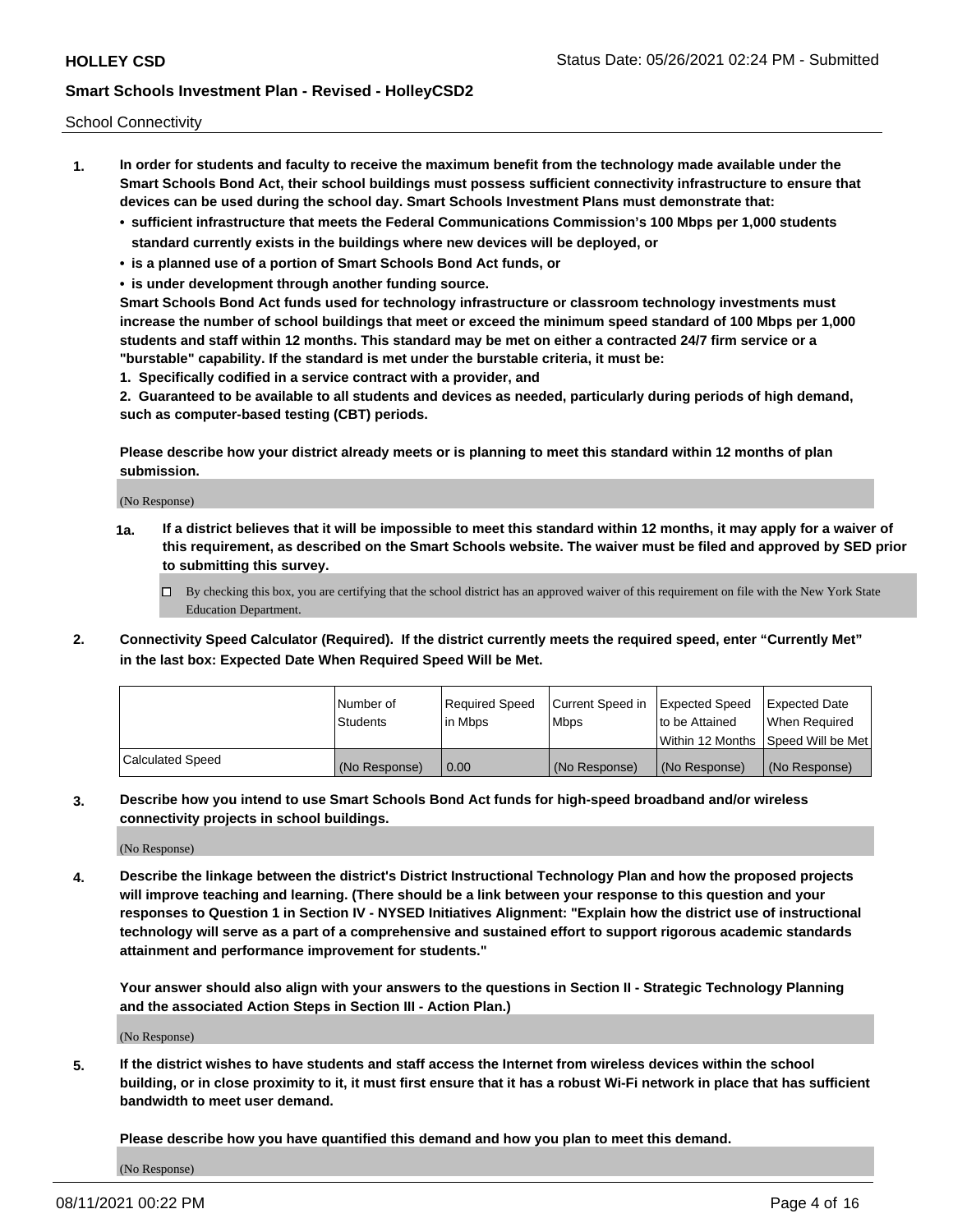School Connectivity

**6. Smart Schools plans with any expenditures in the School Connectivity category require a project number from the Office of Facilities Planning. Districts must submit an SSBA LOI and receive project numbers prior to submitting the SSIP. As indicated on the LOI, some projects may be eligible for a streamlined review and will not require a building permit.**

**Please indicate on a separate row each project number given to you by the Office of Facilities Planning.**

| Project Number |  |
|----------------|--|
| (No Response)  |  |

**7. Certain high-tech security and connectivity infrastructure projects may be eligible for an expedited review process as determined by the Office of Facilities Planning.**

## **Was your project deemed eligible for streamlined review?**

(No Response)

## **8. Include the name and license number of the architect or engineer of record.**

| Name          | License Number |
|---------------|----------------|
| (No Response) | (No Response)  |

### **9. Public Expenditures – Loanable (Counts toward the nonpublic loan calculation)**

| Select the allowable expenditure type.<br>Repeat to add another item under each type. | <b>PUBLIC</b> Items to be<br>l Purchased | Quantity         | l Cost Per Item  | <b>Total Cost</b> |
|---------------------------------------------------------------------------------------|------------------------------------------|------------------|------------------|-------------------|
| (No Response)                                                                         | (No Response)                            | (No<br>Response) | (No<br>Response) | 0.00              |
|                                                                                       |                                          | 0                | 0.00             |                   |

# **10. Public Expenditures – Non-Loanable (Does not count toward nonpublic loan calculation)**

| Select the allowable expenditure<br>type.      | <b>PUBLIC</b> Items to be purchased | Quantity      | Cost per Item | <b>Total Cost</b> |
|------------------------------------------------|-------------------------------------|---------------|---------------|-------------------|
| Repeat to add another item under<br>each type. |                                     |               |               |                   |
| (No Response)                                  | (No Response)                       | (No Response) | (No Response) | 0.00              |
|                                                |                                     |               | 0.00          |                   |

### **11. Final 2014-15 BEDS Enrollment to calculate Nonpublic Sharing Requirement (no changes allowed.)**

|            | Public Enrollment | Nonpublic Enrollment | 'Total Enrollment | l Nonpublic Percentage |
|------------|-------------------|----------------------|-------------------|------------------------|
| Enrollment | .047              |                      | 047.00            | 0.00                   |

### **12. Total Public Budget - Loanable (Counts toward the nonpublic loan calculation)**

|                                                      | Public Allocations | <b>Estimated Nonpublic Loan</b><br>Amount | Estimated Total Sub-Allocations |
|------------------------------------------------------|--------------------|-------------------------------------------|---------------------------------|
| Network/Access Costs                                 | (No Response)      | 0.00                                      | 0.00                            |
| School Internal Connections and<br><b>Components</b> | (No Response)      | 0.00                                      | 0.00                            |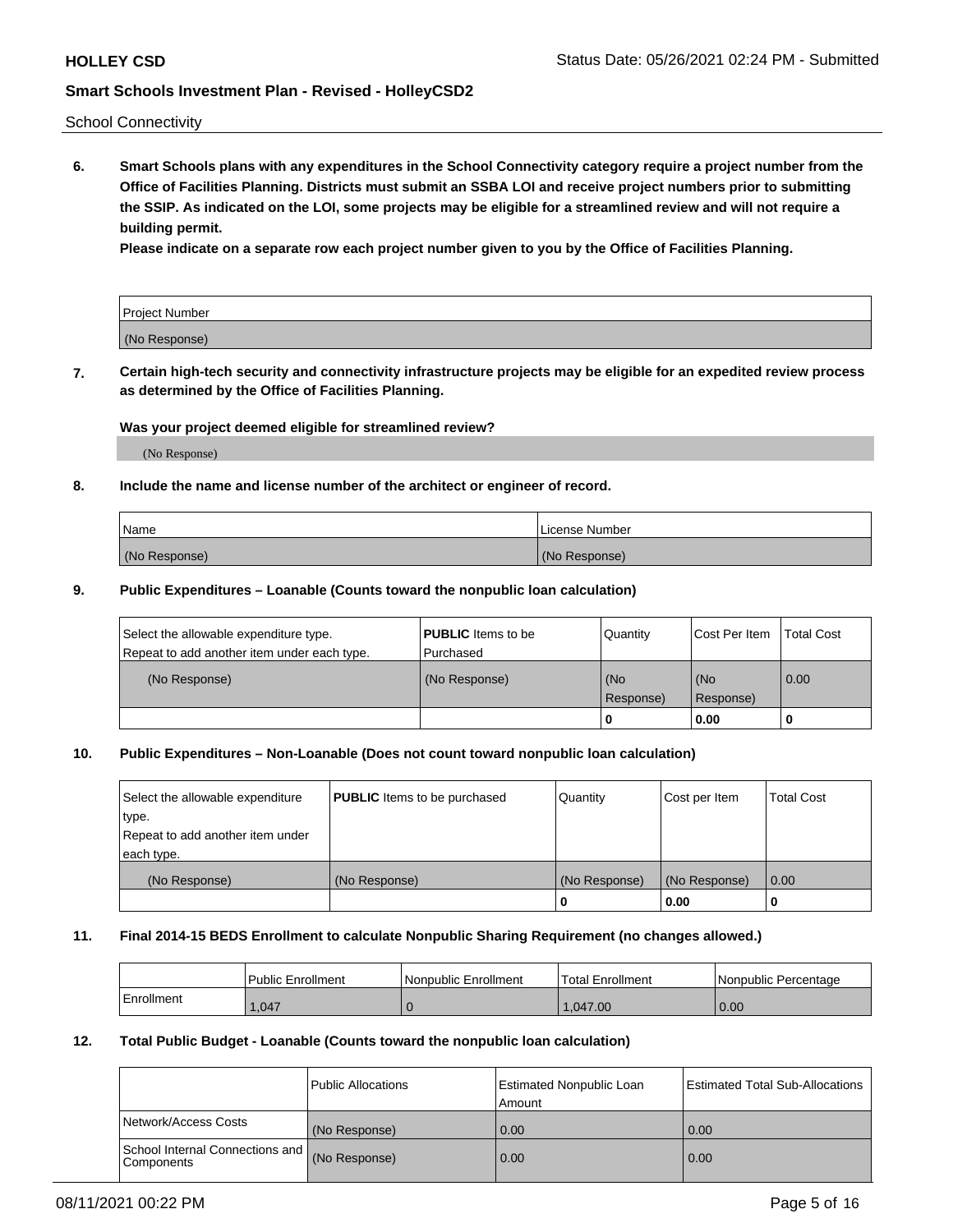School Connectivity

|         | Public Allocations | <b>Estimated Nonpublic Loan</b><br>Amount | <b>Estimated Total Sub-Allocations</b> |
|---------|--------------------|-------------------------------------------|----------------------------------------|
| l Other | (No Response)      | 0.00                                      | 0.00                                   |
| Totals: | 0.00               | 0                                         |                                        |

# **13. Total Public Budget – Non-Loanable (Does not count toward the nonpublic loan calculation)**

|                                                   | Sub-<br>Allocation |
|---------------------------------------------------|--------------------|
| Network/Access Costs                              | (No Response)      |
| Outside Plant Costs                               | (No Response)      |
| <b>School Internal Connections and Components</b> | (No Response)      |
| <b>Professional Services</b>                      | (No Response)      |
| Testing                                           | (No Response)      |
| <b>Other Upfront Costs</b>                        | (No Response)      |
| <b>Other Costs</b>                                | (No Response)      |
| Totals:                                           | 0.00               |

# **14. School Connectivity Totals**

|                          | Total Sub-Allocations |
|--------------------------|-----------------------|
| Total Loanable Items     | 0.00                  |
| Total Non-Ioanable Items | 0.00                  |
| Totals:                  | 0                     |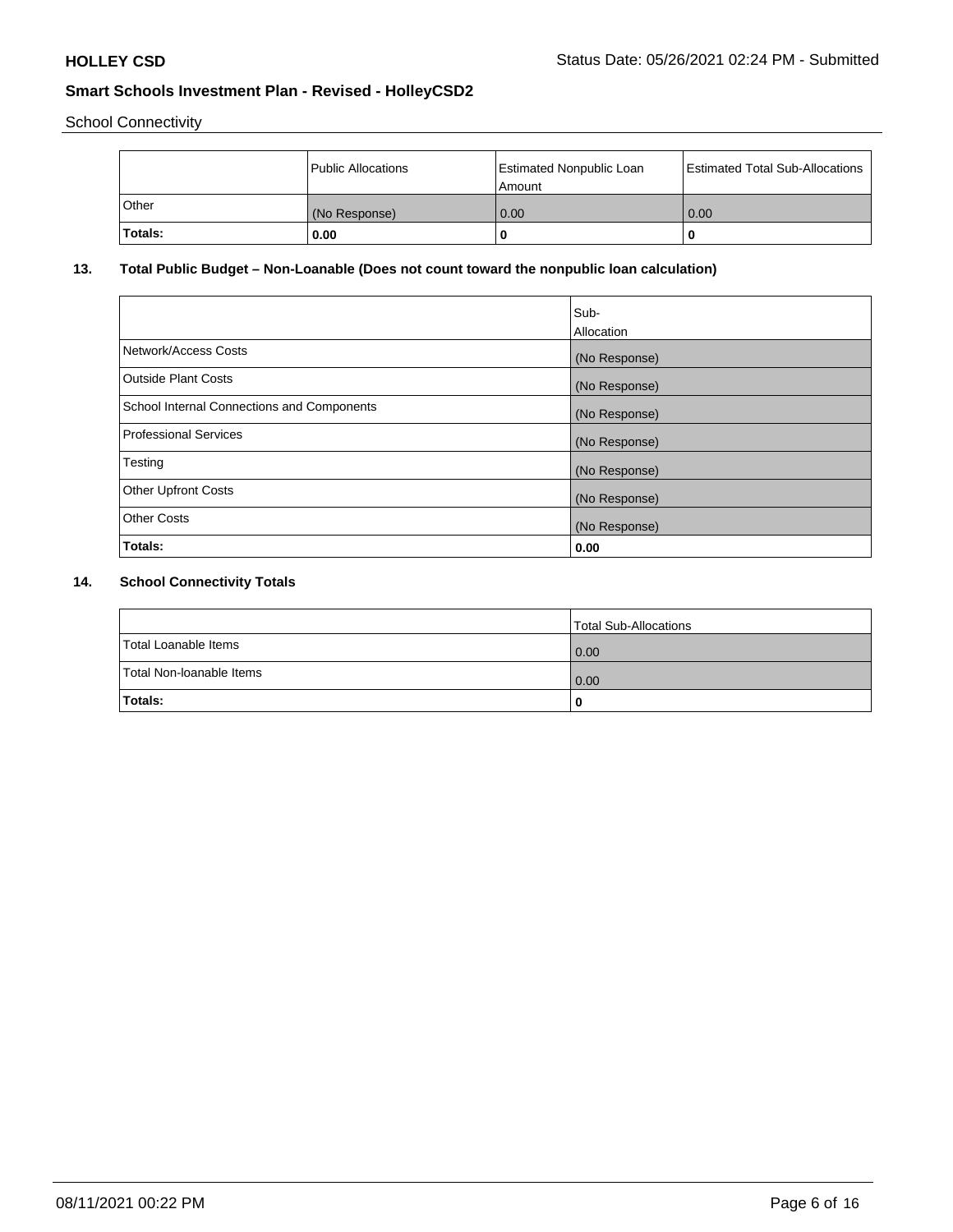Community Connectivity (Broadband and Wireless)

**1. Describe how you intend to use Smart Schools Bond Act funds for high-speed broadband and/or wireless connectivity projects in the community.**

(No Response)

**2. Please describe how the proposed project(s) will promote student achievement and increase student and/or staff access to the Internet in a manner that enhances student learning and/or instruction outside of the school day and/or school building.**

(No Response)

**3. Community connectivity projects must comply with all the necessary local building codes and regulations (building and related permits are not required prior to plan submission).**

 $\Box$  I certify that we will comply with all the necessary local building codes and regulations.

**4. Please describe the physical location of the proposed investment.**

(No Response)

**5. Please provide the initial list of partners participating in the Community Connectivity Broadband Project, along with their Federal Tax Identification (Employer Identification) number.**

| <b>Project Partners</b> | Federal ID#   |
|-------------------------|---------------|
| (No Response)           | (No Response) |

**6. Please detail the type, quantity, per unit cost and total cost of the eligible items under each sub-category.**

| Select the allowable expenditure | Item to be purchased | Quantity      | Cost per Item | <b>Total Cost</b> |
|----------------------------------|----------------------|---------------|---------------|-------------------|
| type.                            |                      |               |               |                   |
| Repeat to add another item under |                      |               |               |                   |
| each type.                       |                      |               |               |                   |
| (No Response)                    | (No Response)        | (No Response) | (No Response) | 0.00              |
|                                  |                      | o             | 0.00          |                   |

**7. If you are submitting an allocation for Community Connectivity, complete this table.**

**Note that the calculated Total at the bottom of the table must equal the Total allocation for this category that you entered in the SSIP Overview overall budget.**

|                                    | Sub-Allocation |
|------------------------------------|----------------|
| Network/Access Costs               | (No Response)  |
| Outside Plant Costs                | (No Response)  |
| <b>Tower Costs</b>                 | (No Response)  |
| <b>Customer Premises Equipment</b> | (No Response)  |
| <b>Professional Services</b>       | (No Response)  |
| Testing                            | (No Response)  |
| <b>Other Upfront Costs</b>         | (No Response)  |
| <b>Other Costs</b>                 | (No Response)  |
| Totals:                            | 0.00           |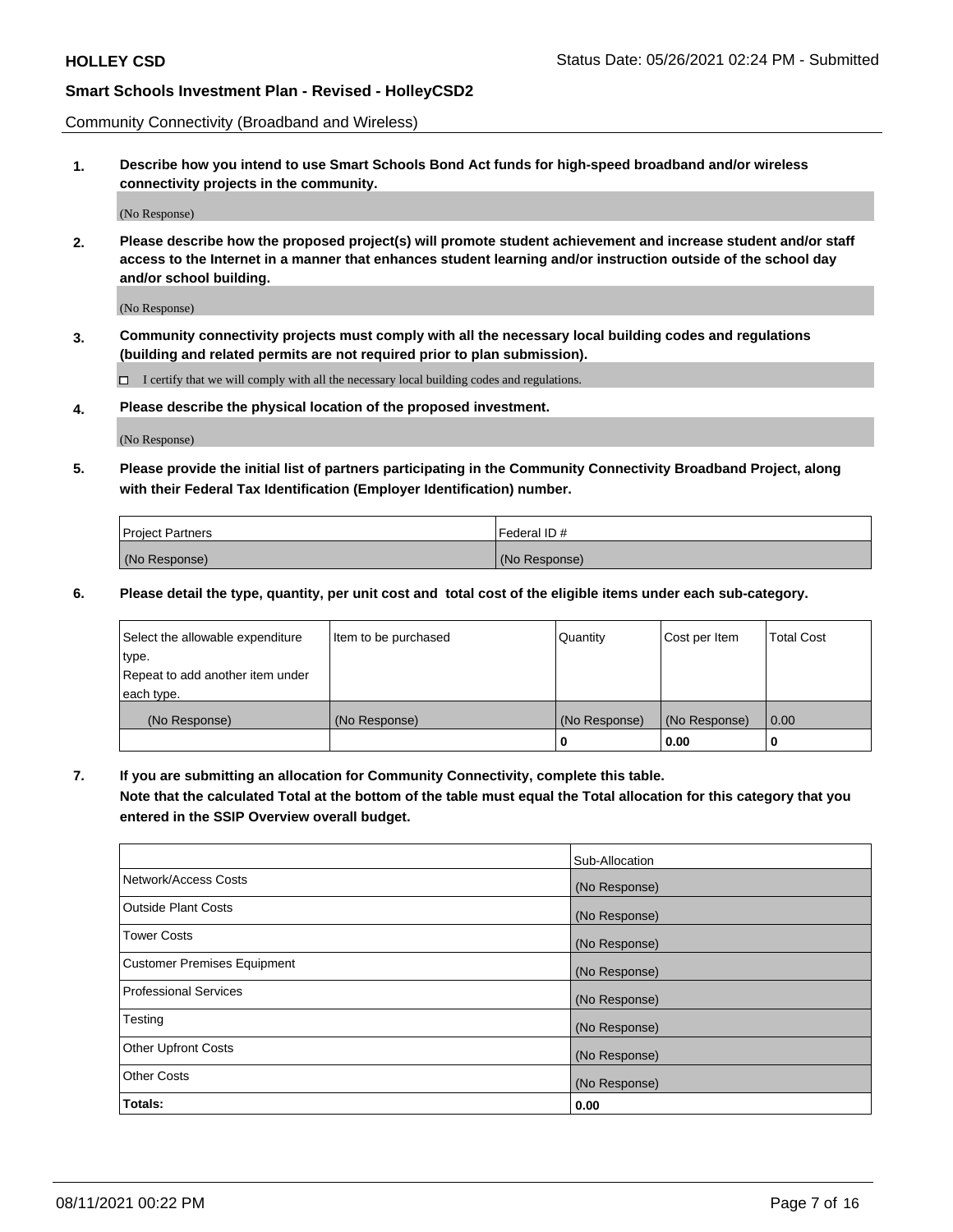### Classroom Learning Technology

**1. In order for students and faculty to receive the maximum benefit from the technology made available under the Smart Schools Bond Act, their school buildings must possess sufficient connectivity infrastructure to ensure that devices can be used during the school day. Smart Schools Investment Plans must demonstrate that sufficient infrastructure that meets the Federal Communications Commission's 100 Mbps per 1,000 students standard currently exists in the buildings where new devices will be deployed, or is a planned use of a portion of Smart Schools Bond Act funds, or is under development through another funding source. Smart Schools Bond Act funds used for technology infrastructure or classroom technology investments must increase the number of school buildings that meet or exceed the minimum speed standard of 100 Mbps per 1,000 students and staff within 12 months. This standard may be met on either a contracted 24/7 firm service or a "burstable" capability. If the standard is met under the burstable criteria, it must be:**

**1. Specifically codified in a service contract with a provider, and**

**2. Guaranteed to be available to all students and devices as needed, particularly during periods of high demand, such as computer-based testing (CBT) periods.**

**Please describe how your district already meets or is planning to meet this standard within 12 months of plan submission.**

The recently completed wireless backbone infrastructure upgrade from 2019 provides internal bandwidth and reliable wireless coverage for all instructional devices PreK-12. The increase in coverage and density of wireless access points (increasing the quantity from 33 to 134), the recent upgrade to the centralized wireless controller, and planned wired backbone upgrade in SSIP Application 3 (Category 5e wiring to Category 6), leverages the district's 1024MB internal and internet connections to support current and future demand.

- **1a. If a district believes that it will be impossible to meet this standard within 12 months, it may apply for a waiver of this requirement, as described on the Smart Schools website. The waiver must be filed and approved by SED prior to submitting this survey.**
	- By checking this box, you are certifying that the school district has an approved waiver of this requirement on file with the New York State Education Department.
- **2. Connectivity Speed Calculator (Required). If the district currently meets the required speed, enter "Currently Met" in the last box: Expected Date When Required Speed Will be Met.**

|                  | l Number of<br><b>Students</b> | Required Speed<br>lin Mbps | Current Speed in Expected Speed<br><b>Mbps</b> | to be Attained                     | <b>Expected Date</b><br>When Required |
|------------------|--------------------------------|----------------------------|------------------------------------------------|------------------------------------|---------------------------------------|
|                  |                                |                            |                                                | Within 12 Months SDeed Will be Met |                                       |
| Calculated Speed | 980                            | 98.00                      | 1024                                           | 1024                               | Met                                   |

**3. If the district wishes to have students and staff access the Internet from wireless devices within the school building, or in close proximity to it, it must first ensure that it has a robust Wi-Fi network in place that has sufficient bandwidth to meet user demand.**

**Please describe how you have quantified this demand and how you plan to meet this demand.**

The recent and future enhancements to the wireless network encompass an upgrade to our centralized wireless controller, installation of new upgraded access points in every instructional area, and an upgrade to existing wiring. The district has gone from 33 access points to a total of 134. Each access point now supports 802.11ac Wave 2. We will be upgrading our wired backbone from cat 5e to cat6 wiring. These upgrades will allow us to fully realize the benefits of our exiting 1 Gb. external connection.

**4. All New York State public school districts are required to complete and submit an Instructional Technology Plan survey to the New York State Education Department in compliance with Section 753 of the Education Law and per Part 100.12 of the Commissioner's Regulations.**

**Districts that include educational technology purchases as part of their Smart Schools Investment Plan must have a submitted and approved Instructional Technology Plan survey on file with the New York State Education Department.**

By checking this box, you are certifying that the school district has an approved Instructional Technology Plan survey on file with the New York State Education Department.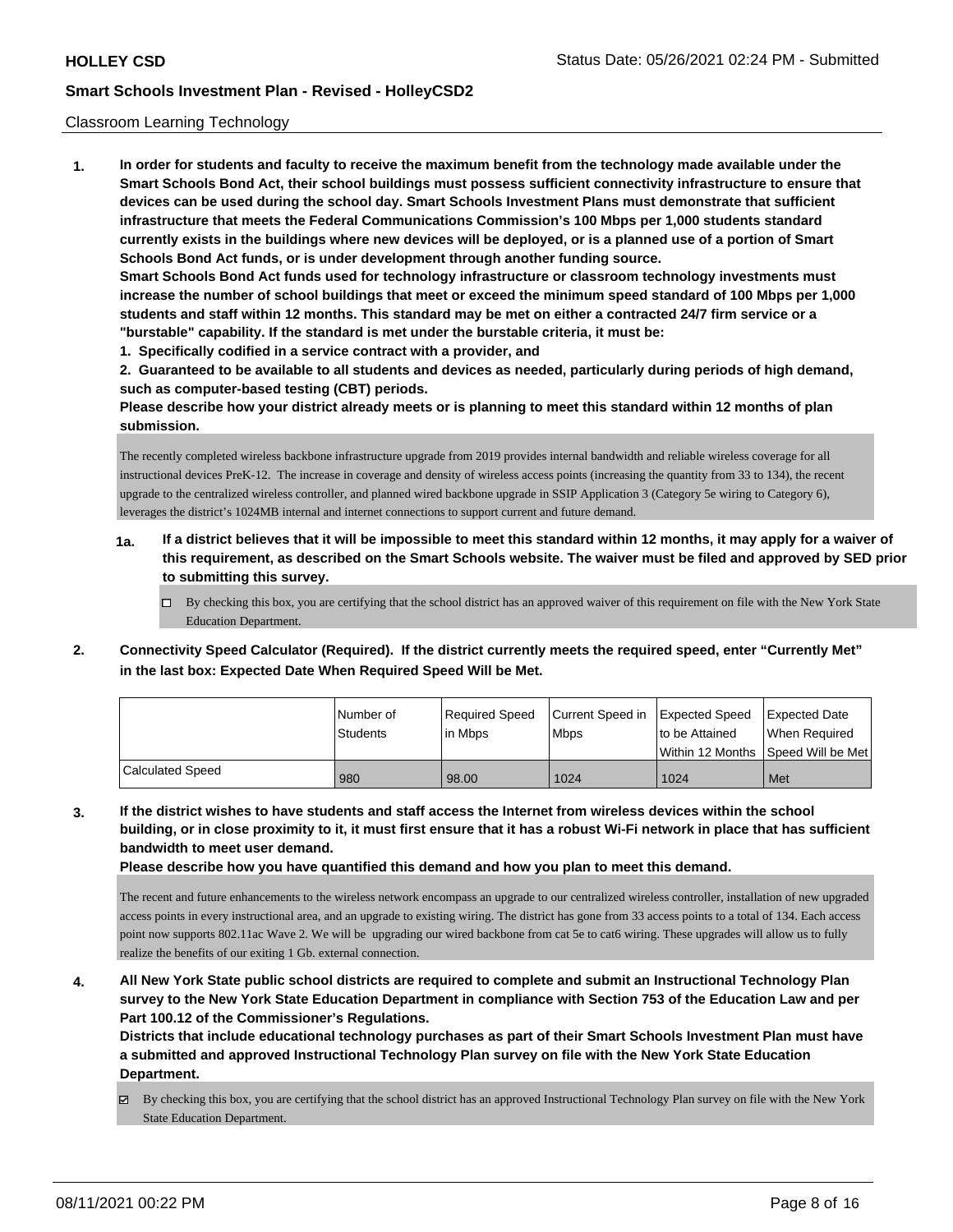# Classroom Learning Technology

**5. Describe the devices you intend to purchase and their compatibility with existing or planned platforms or systems. Specifically address the adequacy of each facility's electrical, HVAC and other infrastructure necessary to install and support the operation of the planned technology.**

Devices: Interactive Displays

Compatibility: All interactive display devices will be compatible with the districts existing network environment and the districts implementation of Office 365;

The recent implementation of an upgraded wireless backbone, allows for pervasive wireless in all classrooms for all district wireless devices; Facilities: The 33 interactive displays are replacing existing Smart Boards, therefore, the existing electrical connections will suffice. Server room locations have UPS systems and generated power.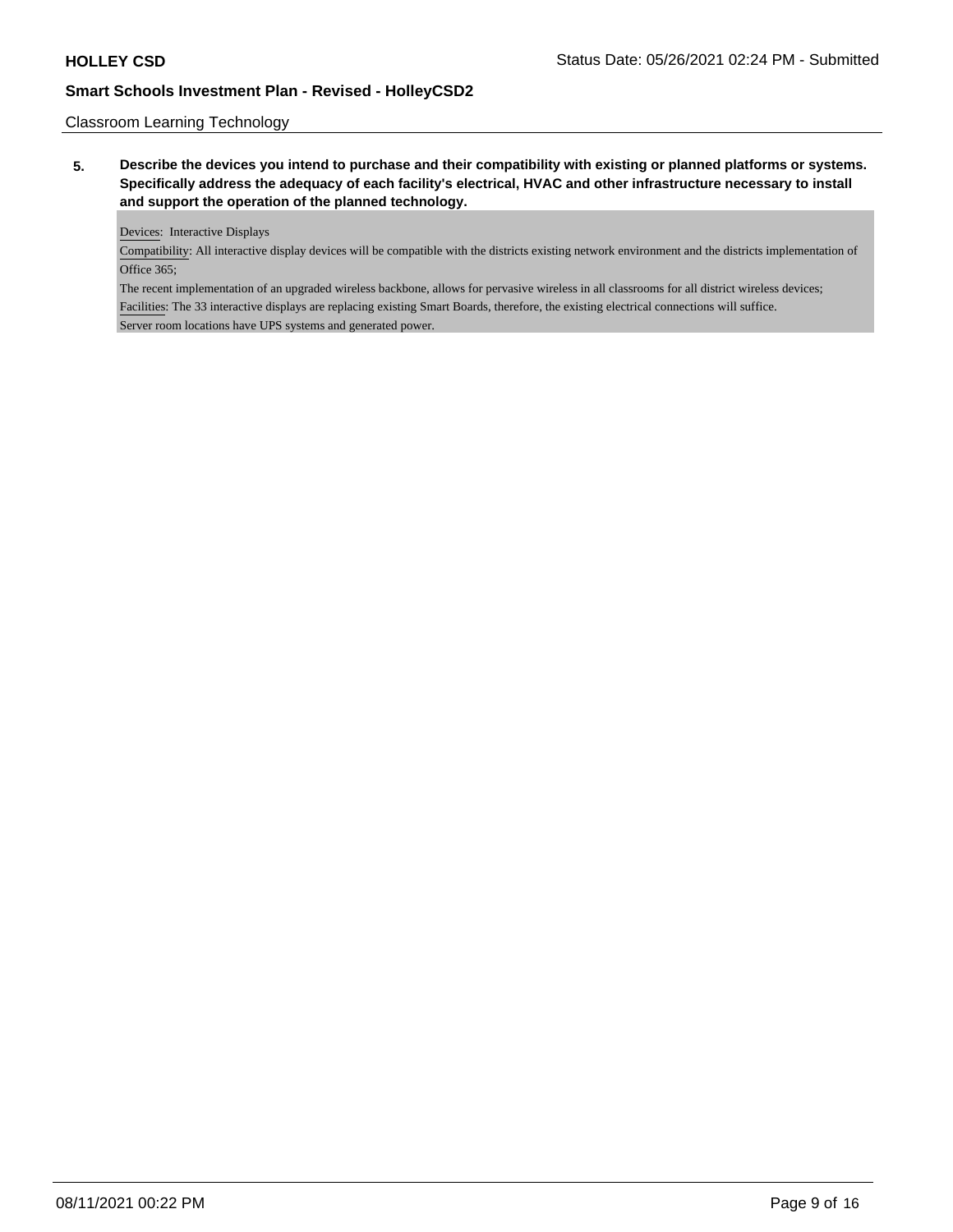### Classroom Learning Technology

- **6. Describe how the proposed technology purchases will:**
	- **> enhance differentiated instruction;**
	- **> expand student learning inside and outside the classroom;**
	- **> benefit students with disabilities and English language learners; and**
	- **> contribute to the reduction of other learning gaps that have been identified within the district.**

**The expectation is that districts will place a priority on addressing the needs of students who struggle to succeed in a rigorous curriculum. Responses in this section should specifically address this concern and align with the district's Instructional Technology Plan (in particular Question 2 of E. Curriculum and Instruction: "Does the district's instructional technology plan address the needs of students with disabilities to ensure equitable access to instruction, materials and assessments?" and Question 3 of the same section: "Does the district's instructional technology plan address the provision of assistive technology specifically for students with disabilities to ensure access to and participation in the general curriculum?")**

**In addition, describe how the district ensures equitable access to instruction, materials and assessments and participation in the general curriculum for both SWD and English Language Learners/Multilingual Learners (ELL/MLL) students.**

**Please note: If this plan has been identified as a Remote Learning Plan to be submitted and reviewed on an expedited basis, the district should explain how this plan will facilitate remote and hybrid learning, in lieu of responding to the question above.**

With a Universal Design mindset, teachers and administrators will utilize the interactive flat panels to ensure that students PreK-12 have access to the appropriate tools and instructional systems that they need to be successful. In addition, resources will be available to accommodate students with special learning needs, as well as students requiring ELL services. The district will continue to integrate appropriate resources that enhance instructional rigor, while also providing built-in scaffolding to differentiate and personalize learning experiences.

Features built into the interactive flat panels and its associated software help support all students in the classroom, including general education students, students with special needs, and English Language Learners.

• Increased Participation and Collaboration – These 20-point touch panels allow for multiple students to work on the board at the same time, during whole-class instruction, small group lessons, or as part of a differentiated center activity. The "Unplug'd" screen-mirroring feature also allows students to share work from their devices up on the interactive flat panel to collaborate, celebrate, and receive feedback from peers. This instant access to student work can help support teachers in gaining a more in-depth understanding of student comprehension and mastery.

• Mirroring Software - In conjunction with 1:1 devices, every student in the room has a front-row seat to anything displayed on the board, thanks to the built-in mirroring software. All students, but particularly students with vision and/or processing needs, have the ability to mirror any content on the board to their personal device, enlarge it, and annotate over the top of it.

• Home-School-Community Connection – In conjunction with Zoom, teachers can use the interactive flat panel to connect remote students working from home with their peers in the classroom. They can also connect with experts inside and outside of the community, bringing virtual field trips into the classroom.

• Differentiated Formative Assessments – Software that comes included with the interactive flat panels allows for teachers to build differentiated formative assessment questions into their interactive lessons, to push directly from the board to student 1:1 devices. These formative assessments help hold students accountable for mastery of the content, and helps inform instruction and further differentiation for the teacher moving forward.

Professional development for all general classroom, special education, ELL, and support-area teachers will occur on a regular basis, and adapt to the needs of the students and educators. The use of an instructional technology coach will further provide support with planning tech-based, differentiated, interactive lessons when integrating use of the panels into the curriculum.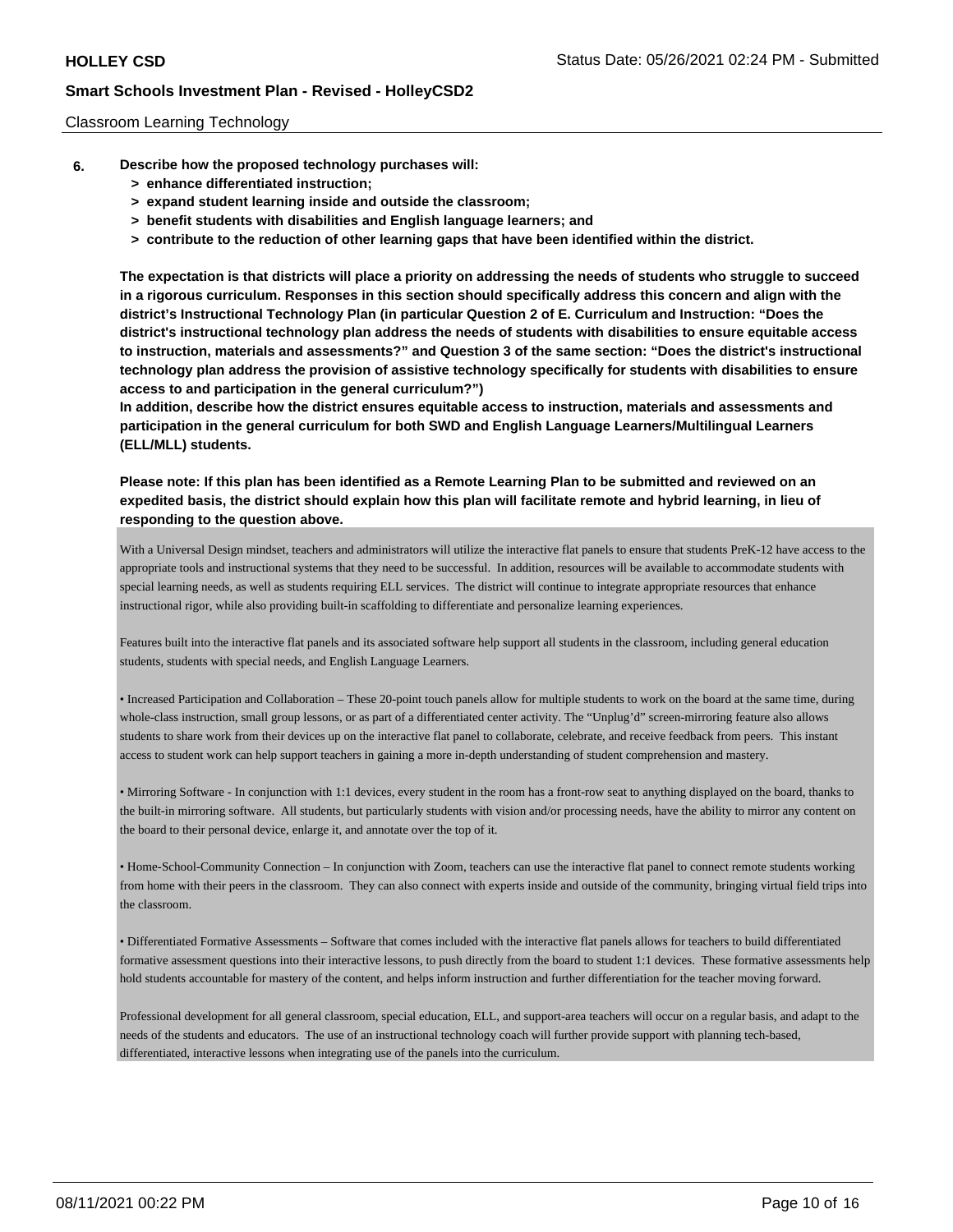### Classroom Learning Technology

# **7. Where appropriate, describe how the proposed technology purchases will enhance ongoing communication with parents and other stakeholders and help the district facilitate technology-based regional partnerships, including distance learning and other efforts.**

The Holley CSD utilizes a Parent Portal in the SchoolTool SIS to communicate with parents about attendance, assignments, grades, and discipline. In addition, the district uses social media accounts on FaceBook and Twitter, the district website, and an Emergency Broadcast System to share information with parents and the community about school-wide and local events. The proposed technology purchases will allow the district to connect, communicate, and collaborate with both families and the community more efficiently and meaningfully. With increased access to digital tools, students will be able to publish and share examples of the learning with a wider and more authentic audience, all while increasing engagement, rigor, and higher-order thinking skills. Rather than simply being consumers of the content, they can be creators. Through blended learning models, instructional materials will be accessible both inside and outside of the school walls, providing alternative ways for students to engage with the class material. With the addition of Office 365 and an LMS, both staff and students also will have the opportunity to share documents and collaborate with peers.

### **8. Describe the district's plan to provide professional development to ensure that administrators, teachers and staff can employ the technology purchased to enhance instruction successfully.**

**Note: This response should be aligned and expanded upon in accordance with your district's response to Question 1 of F. Professional Development of your Instructional Technology Plan: "Please provide a summary of professional development offered to teachers and staff, for the time period covered by this plan, to support technology to enhance teaching and learning. Please include topics, audience and method of delivery within your summary."**

# **Please note: If this plan has been identified as a Remote Learning Plan to be submitted and reviewed on an expedited basis, the district should provide a statement confirming that the district has provided or will provide professional development on these devices to its staff, in lieu of responding to the question above.**

Holley CSD's professional development plan is a live document that adapts to the needs of the faculty and staff. The district typically utilizes both surveys and group feedback to determine the content and level of differentiation needed for instructional technology professional development, prior to planning. Trainings occur in whole-group, team/department, small group, and 1:1 sessions. Options for self-paced, online learning opportunities are currently being researched.

The goal of all district professional development is to help develop a common vocabulary among faculty and staff, encourage collaboration, and promote the integration of technology to create meaningful learning experiences for students. The focus of our professional development is focused on these key areas:

- Integrating the ISTE Standards for Students to enhance curriculum and better prepare students for college and career
- Rethinking lessons to incorporate more student-centered, collaborative learning activities
- Leveraging technology and digital tools to support all learners in the classroom
- Using Office 365 and other tools to increase collaboration among faculty, staff, students, and administration
- Utilizing digital formative assessment tools to provide instant feedback for both students and teachers
- Increasing home-school communication with digital tools
- **9. Districts must contact one of the SUNY/CUNY teacher preparation programs listed on the document on the left side of the page that supplies the largest number of the district's new teachers to request advice on innovative uses and best practices at the intersection of pedagogy and educational technology.**
	- $\boxtimes$  By checking this box, you certify that you have contacted the SUNY/CUNY teacher preparation program that supplies the largest number of your new teachers to request advice on these issues.

#### **9a. Please enter the name of the SUNY or CUNY Institution that you contacted.**

SUNY Brockport

### **9b. Enter the primary Institution phone number.**

585-395-2258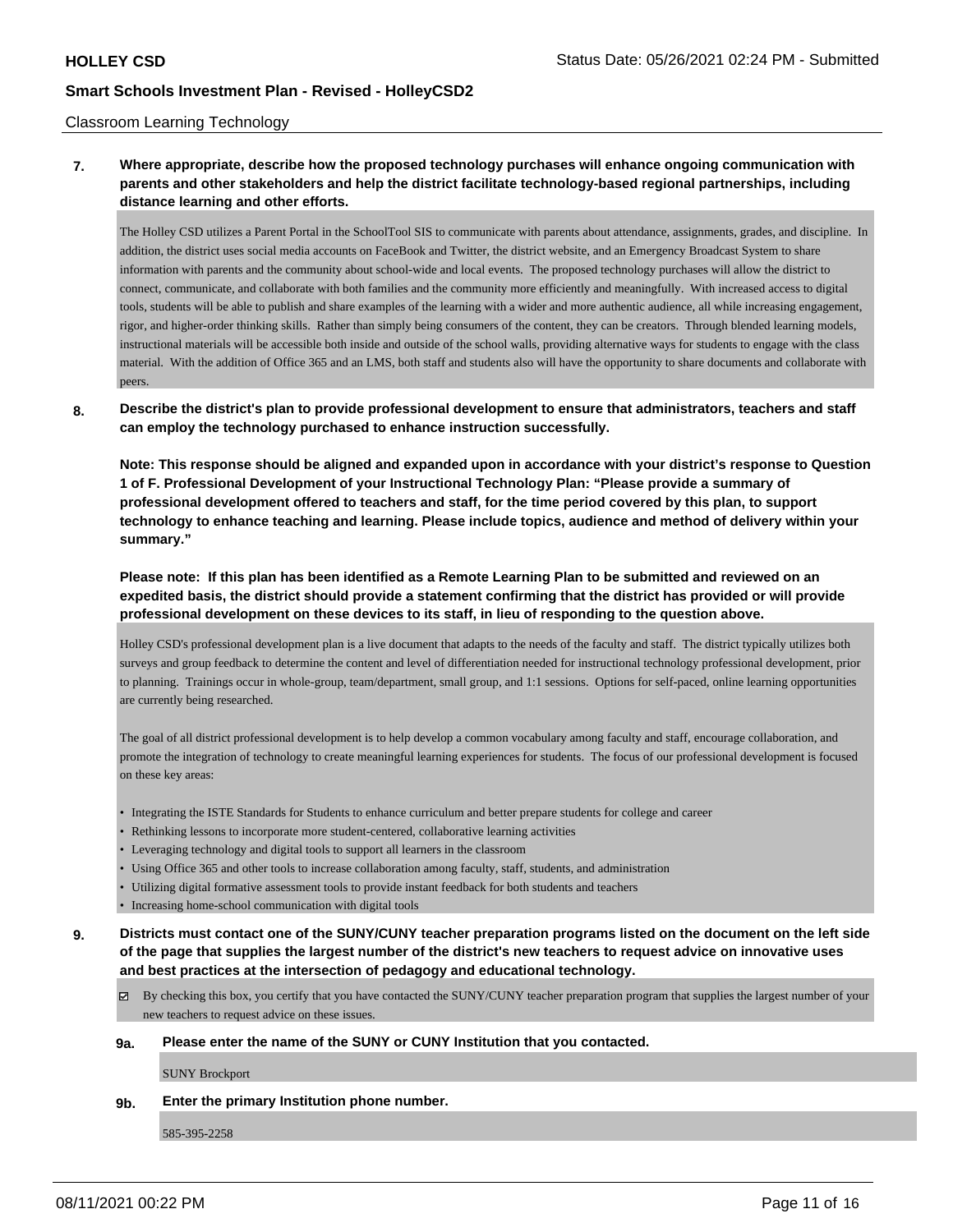Classroom Learning Technology

**9c. Enter the name of the contact person with whom you consulted and/or will be collaborating with on innovative uses of technology and best practices.**

#### Dr. Thomas J. Hernandez

**10. To ensure the sustainability of technology purchases made with Smart Schools funds, districts must demonstrate a long-term plan to maintain and replace technology purchases supported by Smart Schools Bond Act funds. This sustainability plan shall demonstrate a district's capacity to support recurring costs of use that are ineligible for Smart Schools Bond Act funding such as device maintenance, technical support, Internet and wireless fees, maintenance of hotspots, staff professional development, building maintenance and the replacement of incidental items. Further, such a sustainability plan shall include a long-term plan for the replacement of purchased devices and equipment at the end of their useful life with other funding sources.**

By checking this box, you certify that the district has a sustainability plan as described above.

**11. Districts must ensure that devices purchased with Smart Schools Bond funds will be distributed, prepared for use, maintained and supported appropriately. Districts must maintain detailed device inventories in accordance with generally accepted accounting principles.**

By checking this box, you certify that the district has a distribution and inventory management plan and system in place.

**12. Please detail the type, quantity, per unit cost and total cost of the eligible items under each sub-category.**

| Select the allowable expenditure<br>type.<br>Repeat to add another item under<br>each type. | I Item to be Purchased             | Quantity | Cost per Item | <b>Total Cost</b> |
|---------------------------------------------------------------------------------------------|------------------------------------|----------|---------------|-------------------|
| Interactive Whiteboards                                                                     | <b>Boxlight Procolor 75</b>        | 33       | 3,000.00      | 99,000.00         |
| Interactive Whiteboards                                                                     | Hardware                           | 33       | 10.00         | 330.00            |
| Interactive Whiteboards                                                                     | SG-OTB Over the board mounts       | 12       | 400.00        | 4,800.00          |
| Interactive Whiteboards                                                                     | Balance box mount                  | 19       | 591.00        | 11,229.00         |
| Interactive Whiteboards                                                                     | Raceway & connectors               | 33       | 20.00         | 660.00            |
| Interactive Whiteboards                                                                     | Cables-USB A Male to B Male        | 14       | 93.00         | 1.302.00          |
| Interactive Whiteboards                                                                     | Cables-HDMI cable 4K 30 Hz In-Wall | 14       | 75.00         | 1,050.00          |
| Interactive Whiteboards                                                                     | Display port to HDMI adapter       | 33       | 20.00         | 660.00            |
|                                                                                             |                                    | 191      | 4,209.00      | 119,031           |

### **13. Final 2014-15 BEDS Enrollment to calculate Nonpublic Sharing Requirement (no changes allowed.)**

|            | l Public Enrollment | Nonpublic Enrollment | <b>Total Enrollment</b> | Nonpublic<br>l Percentage |
|------------|---------------------|----------------------|-------------------------|---------------------------|
| Enrollment | .047                |                      | 1.047.00                | $\overline{0.00}$         |

### **14. If you are submitting an allocation for Classroom Learning Technology complete this table.**

|                          | Public School Sub-Allocation | Estimated Nonpublic Loan    | Estimated Total Public and |
|--------------------------|------------------------------|-----------------------------|----------------------------|
|                          |                              | Amount                      | Nonpublic Sub-Allocation   |
|                          |                              | (Based on Percentage Above) |                            |
| Interactive Whiteboards  | 119,031.00                   | 0.00                        | 119,031.00                 |
| <b>Computer Servers</b>  | (No Response)                | 0.00                        | 0.00                       |
| <b>Desktop Computers</b> | (No Response)                | 0.00                        | 0.00                       |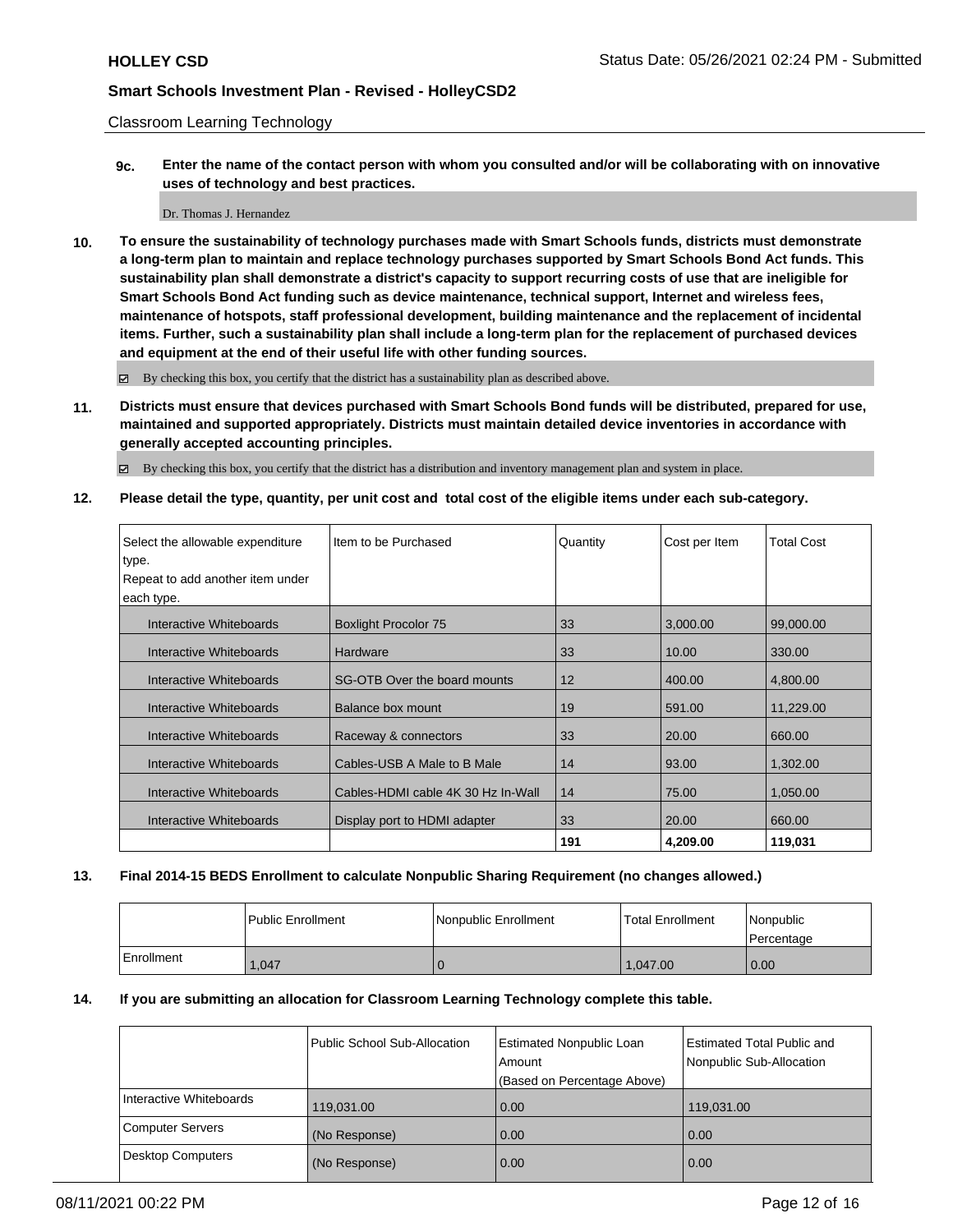Classroom Learning Technology

|                         | Public School Sub-Allocation | <b>Estimated Nonpublic Loan</b><br>Amount<br>(Based on Percentage Above) | <b>Estimated Total Public and</b><br>Nonpublic Sub-Allocation |
|-------------------------|------------------------------|--------------------------------------------------------------------------|---------------------------------------------------------------|
| <b>Laptop Computers</b> | (No Response)                | 0.00                                                                     | 0.00                                                          |
| <b>Tablet Computers</b> | (No Response)                | 0.00                                                                     | 0.00                                                          |
| <b>Other Costs</b>      | (No Response)                | 0.00                                                                     | 0.00                                                          |
| Totals:                 | 119,031.00                   | 0                                                                        | 119,031                                                       |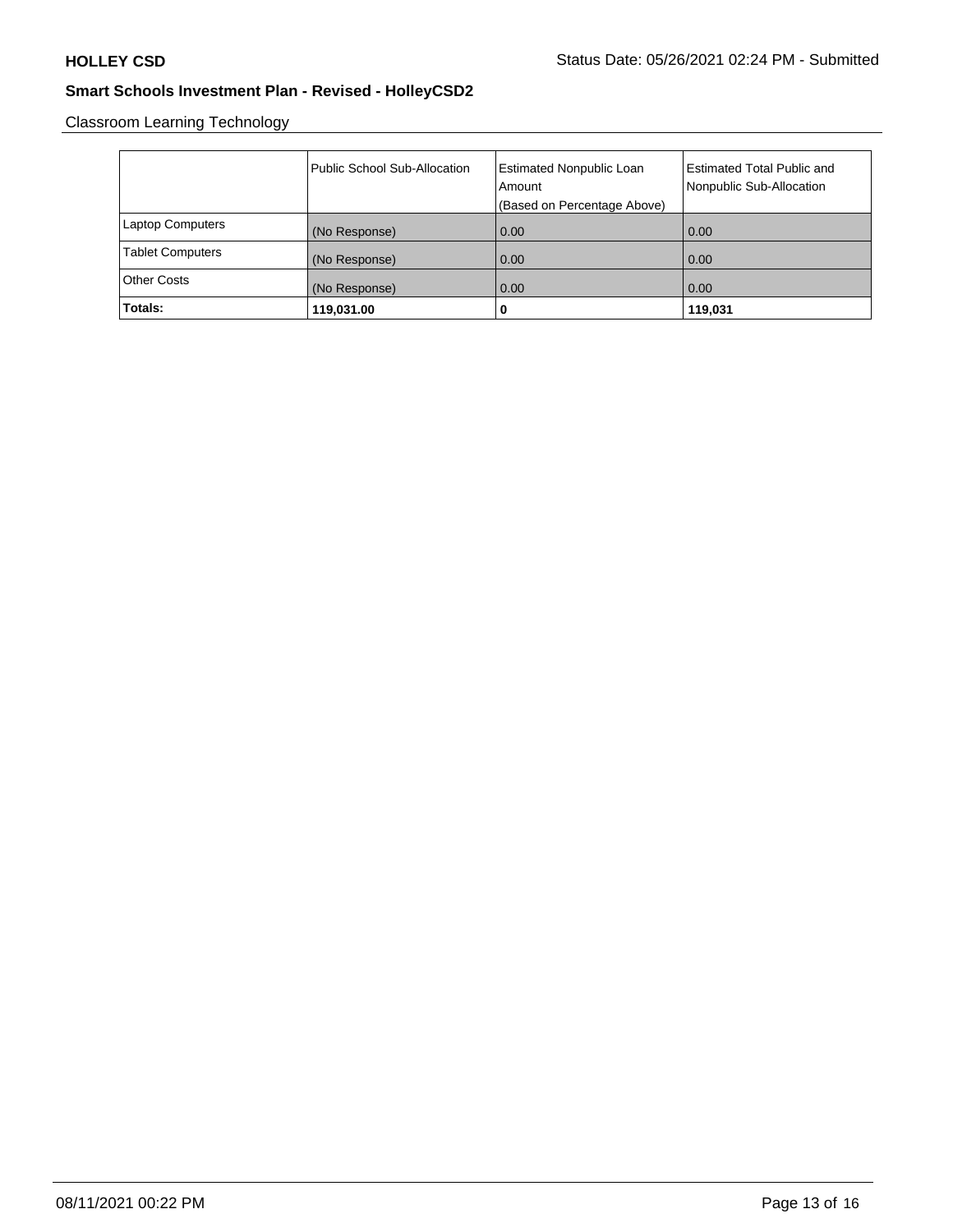### Pre-Kindergarten Classrooms

**1. Provide information regarding how and where the district is currently serving pre-kindergarten students and justify the need for additional space with enrollment projections over 3 years.**

(No Response)

- **2. Describe the district's plan to construct, enhance or modernize education facilities to accommodate prekindergarten programs. Such plans must include:**
	- **Specific descriptions of what the district intends to do to each space;**
	- **An affirmation that new pre-kindergarten classrooms will contain a minimum of 900 square feet per classroom;**
	- **The number of classrooms involved;**
	- **The approximate construction costs per classroom; and**
	- **Confirmation that the space is district-owned or has a long-term lease that exceeds the probable useful life of the improvements.**

(No Response)

**3. Smart Schools Bond Act funds may only be used for capital construction costs. Describe the type and amount of additional funds that will be required to support ineligible ongoing costs (e.g. instruction, supplies) associated with any additional pre-kindergarten classrooms that the district plans to add.**

(No Response)

**4. All plans and specifications for the erection, repair, enlargement or remodeling of school buildings in any public school district in the State must be reviewed and approved by the Commissioner. Districts that plan capital projects using their Smart Schools Bond Act funds will undergo a Preliminary Review Process by the Office of Facilities Planning.**

**Please indicate on a separate row each project number given to you by the Office of Facilities Planning.**

| Project Number |  |
|----------------|--|
| (No Response)  |  |
|                |  |

**5. Please detail the type, quantity, per unit cost and total cost of the eligible items under each sub-category.**

| Select the allowable expenditure | Item to be purchased | Quantity      | Cost per Item | <b>Total Cost</b> |
|----------------------------------|----------------------|---------------|---------------|-------------------|
| 'type.                           |                      |               |               |                   |
| Repeat to add another item under |                      |               |               |                   |
| each type.                       |                      |               |               |                   |
| (No Response)                    | (No Response)        | (No Response) | (No Response) | 0.00              |
|                                  |                      | U             | 0.00          |                   |

**6. If you have made an allocation for Pre-Kindergarten Classrooms, complete this table. Note that the calculated Total at the bottom of the table must equal the Total allocation for this category that you entered in the SSIP Overview overall budget.**

|                                          | Sub-Allocation |
|------------------------------------------|----------------|
| Construct Pre-K Classrooms               | (No Response)  |
| Enhance/Modernize Educational Facilities | (No Response)  |
| <b>Other Costs</b>                       | (No Response)  |
| Totals:                                  | 0.00           |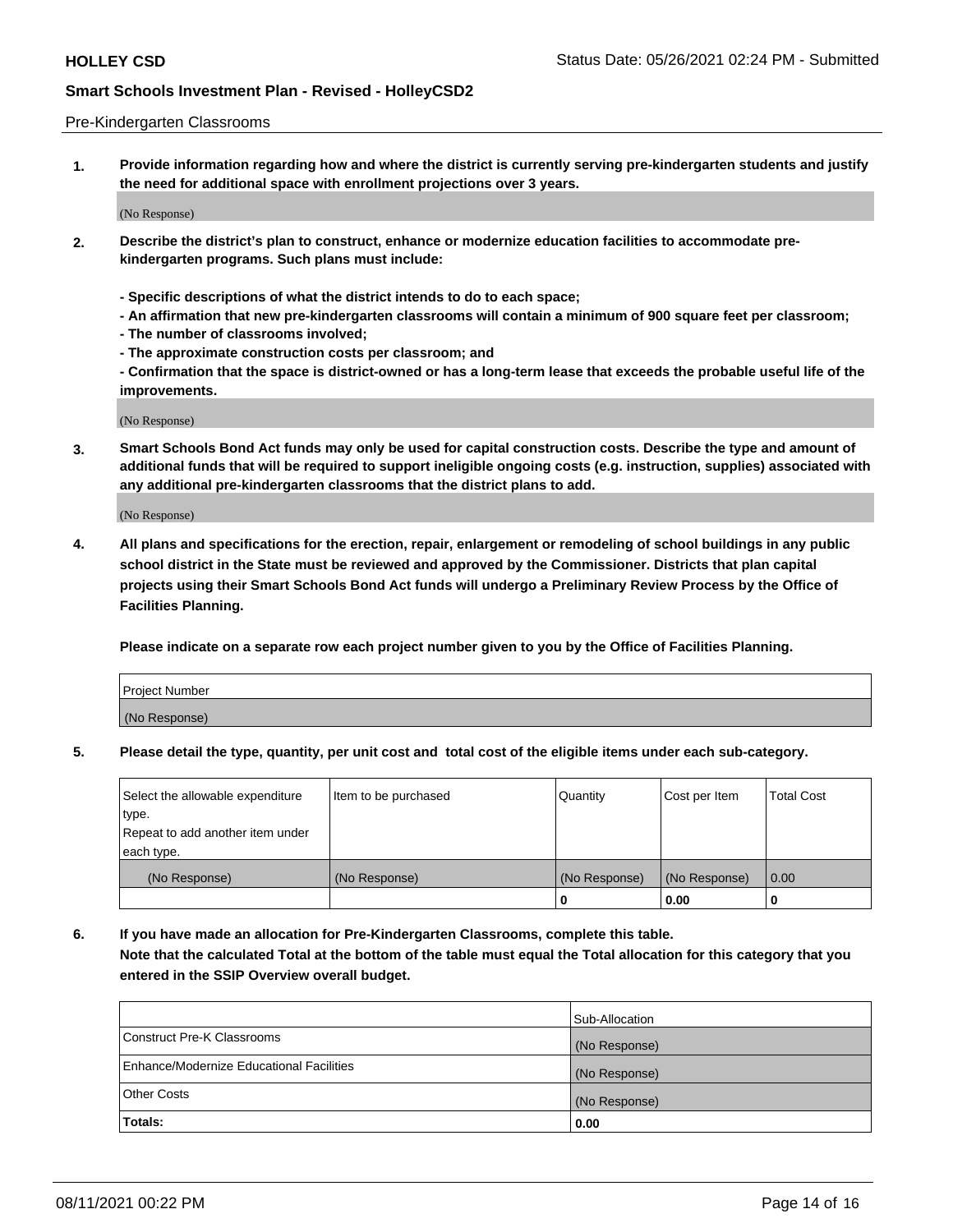Replace Transportable Classrooms

**1. Describe the district's plan to construct, enhance or modernize education facilities to provide high-quality instructional space by replacing transportable classrooms.**

(No Response)

**2. All plans and specifications for the erection, repair, enlargement or remodeling of school buildings in any public school district in the State must be reviewed and approved by the Commissioner. Districts that plan capital projects using their Smart Schools Bond Act funds will undergo a Preliminary Review Process by the Office of Facilities Planning.**

**Please indicate on a separate row each project number given to you by the Office of Facilities Planning.**

| Project Number |  |
|----------------|--|
|                |  |
|                |  |
|                |  |
| (No Response)  |  |
|                |  |
|                |  |

**3. For large projects that seek to blend Smart Schools Bond Act dollars with other funds, please note that Smart Schools Bond Act funds can be allocated on a pro rata basis depending on the number of new classrooms built that directly replace transportable classroom units.**

**If a district seeks to blend Smart Schools Bond Act dollars with other funds describe below what other funds are being used and what portion of the money will be Smart Schools Bond Act funds.**

(No Response)

**4. Please detail the type, quantity, per unit cost and total cost of the eligible items under each sub-category.**

| Select the allowable expenditure | Item to be purchased | Quantity      | Cost per Item | Total Cost |
|----------------------------------|----------------------|---------------|---------------|------------|
| ∣type.                           |                      |               |               |            |
| Repeat to add another item under |                      |               |               |            |
| each type.                       |                      |               |               |            |
| (No Response)                    | (No Response)        | (No Response) | (No Response) | 0.00       |
|                                  |                      | u             | 0.00          |            |

**5. If you have made an allocation for Replace Transportable Classrooms, complete this table. Note that the calculated Total at the bottom of the table must equal the Total allocation for this category that you entered in the SSIP Overview overall budget.**

|                                                | Sub-Allocation |
|------------------------------------------------|----------------|
| Construct New Instructional Space              | (No Response)  |
| Enhance/Modernize Existing Instructional Space | (No Response)  |
| Other Costs                                    | (No Response)  |
| Totals:                                        | 0.00           |